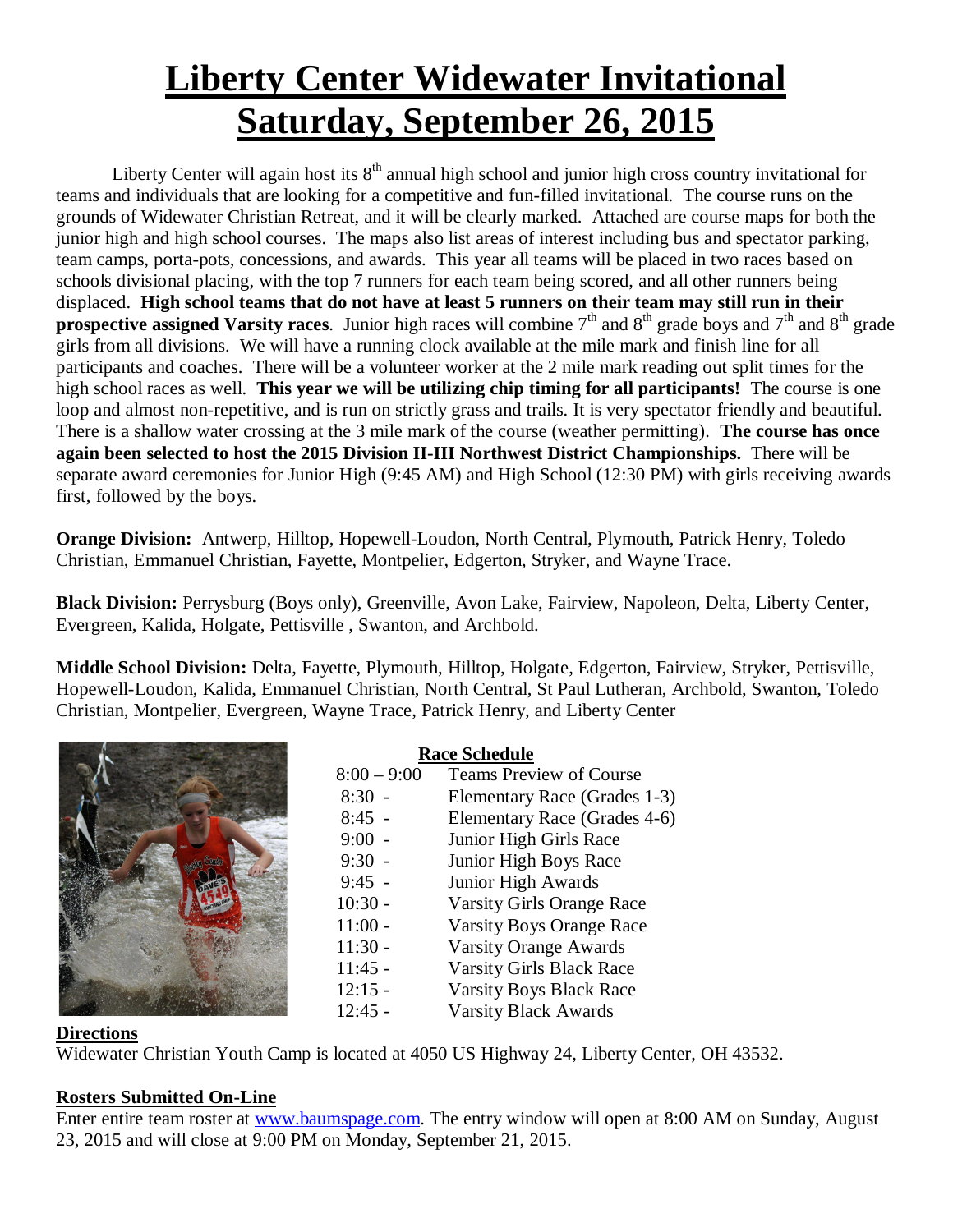#### **Results**

Results will be posted immediately following the conclusion of the next race. Coaches will also be able to print off their own results from baumspage.com on Saturday evening, September 26, 2015.

### **Awards**

Team trophies to Top 3 teams in High School Varsity races, and Top 2 in Junior High races. Top 25 individuals receive medals for all races, with Top 16 runners receiving their awards on the podium. Runners  $17<sup>th</sup> - 25<sup>th</sup>$  will receive their medals in the Finish Line Chute.

#### **All Junior High Awards: 9:45 AM**

Award winners will be recognized on the podium starting with the girls, and will be publicized over the P.A.

- The Top 2 teams in each race will be presented their trophy on the podium.
- Runners placing in the Top 16 will be recognized on the podium.

#### **Varsity Orange High School Awards: 11:30 AM**

Award winners will be recognized on the podium starting with the Varsity Girls Orange Division then Varsity Boys Orange Division and will be publicized over the P.A.

- The Top 3 teams in each race will be presented their trophy on the podium.
- Runners placing in the Top 16 will be recognized on the podium.

#### **Varsity Black High School Awards: 12:45 PM**

Award winners will be recognized on the podium starting with the Varsity Girls Black Division then Varsity Boys Black Division, and will be publicized over the P.A.

- The Top 3 teams in each race will be presented their trophy on the podium.
- Runners placing in the Top 16 will be recognized on the podium.

#### **Concessions and T-Shirts**

We will have bottled water, sports drinks and food at reasonable prices located in the white concession trailer by the starting line. T-shirts will be available the day of the race (\$15 per shirt). Please inform your athletes.

#### **Parking**

As in years past we will allow all buses to drop off athletes in the front main parking lot. After dropping off athletes, busses will be directed to the back parking lot by our parking staff. Handicap parking will be available in the front main parking lot. Spectators will be directed to the back parking lot.

#### **Athlete/Team Camp Area**

All athletes will be directed to the designated team camp area. This area is located beside Harmony Lodge, and there will be adult supervision there. Complimentary water and Gatorade will be available to all athletes.

#### **Race Packets**

Coaches can pick up their race packets at the entry way near the bus unload site.

#### **Medical Needs**

We will have our Liberty Center High School Trainer on hand along with the Liberty Center EMS. Both will be located at the finish line area.

#### **Widewater Lodge**

**The Widewater Lodge is off-limits to teams, coaches, and fans, as they will be having a retreat taking place during our event.** We appreciate your help with this matter.